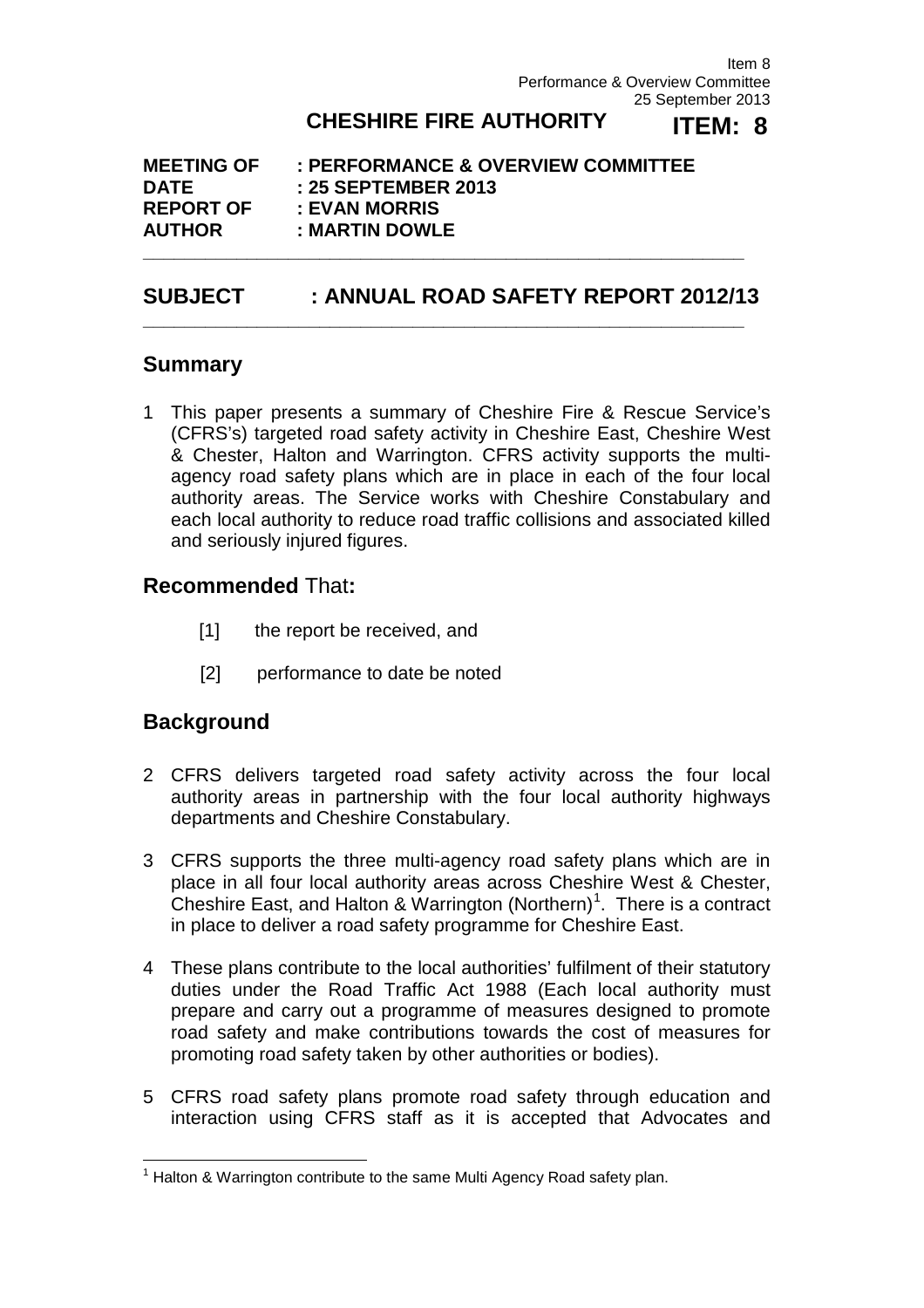Firefighters are ideally placed to deliver the road safety message. Our staff have experience of delivering fire and road safety messages to the public, are respected and valued by all ages and sections of society and present credible 'role models' that today's youth can aspire to. Firefighters are therefore ideally placed to deliver road safety messages alongside partners.

6 This report provides an overview of exactly what CFRS contributes in relation to road safety educational work. Appendix 1 provides details as to the interventions delivered. Appendix 2 is a report specific to the commissioned road safety activity carried out in Cheshire East*.*

# **Financial Implications**

7 CFRS will receive £270,000 over the four year period of the agreement with Cheshire East Council. This comprises four annual payments of £60,000 for delivery of the commissioned road safety education to KS 2 and KS 4 students, and included an initial payment of £30,000 to set up the programme. All other road safety education is delivered within the base budget, salary provision for community safety and service delivery staff.

# **Legal Implications**

8 A legal agreement has been written and signed with regard to the commissioned road safety activity we now deliver on behalf of Cheshire East Council.

# **Equality & Diversity Implications**

9 All road safety interventions and campaigns fully comply with EIA standards with documentation against every programme delivered.

# **Environmental Implications**

10None

# **CONTACT: JOANNE SMITH, FIRE SERVICE HQ, WINSFORD TEL [01606] 868804**

# **BACKGROUND PAPERS:**

SMT Paper April 2012. Cheshire Fire & Rescue Service 2010/11 Delivery of Driver Engagement Days across the Four Unitary Areas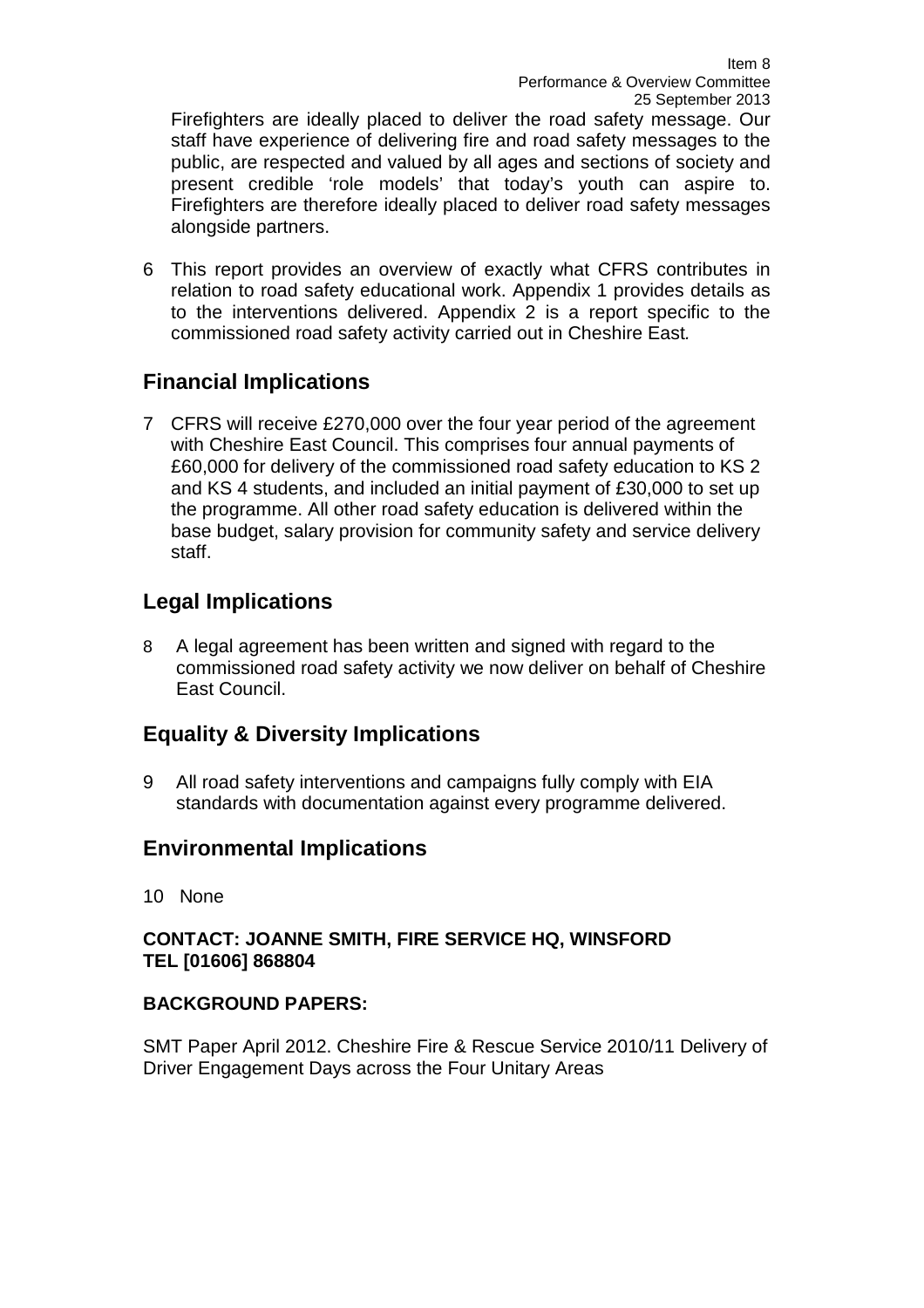Appendix 1

# **Road Safety Report 2012/13**

#### **Introduction**

This report gives an overview of what CFRS contributes to our four unitary authority areas in relation to road safety educational work delivered in partnership, alone, or as part of a multi-agency approach.

Road collisions have a serious detrimental impact on the economy of the United Kingdom (UK). The emergency and health costs along with the lost economic output are significant. The economic welfare costs are estimated at around £16 billion a year, whilst insurance pay outs for motoring claims alone are now over £12 billion a year. The impacts of collisions and accidents on congestion, reliability and resilience of the road network are also a major economic cost.

However, the argument is broader than just the economic impact as clearly the lives of families are destroyed by losing a loved one or are changed forever for having to care for an individual with life changing injuries.

CFRS has a vision of a Cheshire where there are no deaths, injuries or damage from fires and other emergencies; clearly doing all we can to prevent any persons being killed or injured on our roads is part of this vision.

The Service rescues seven times as many people from Road Traffic Collisions (RTCs) as it does from fires and as such is wholly committed to the road safety agenda, regionally and nationally.

Cheshire Fire Authority is the publicly accountable body responsible for ensuring local communities are protected by an effective fire and rescue service. To help it do so, while facing up to significant reductions in its budget, the Authority has developed a four-year strategy – *Planning for a Safer Cheshire* – setting out the approach and the direction it intends to take.

The introduction of the Fire and Rescue Services Act and the subsequent legislation within the devolved administrations made intervention and response a statutory duty. With this duty comes an (inferred) responsibility to actively engage with road safety organisations and the public in an effort to reduce the number of casualties on the roads in the UK.

In addition to our statutory duty, we have seen through the Fire and Rescue National Framework a requirement for individual fire and rescue services to produce a Integrated Risk Management Plan (IRMP).

The IRMP should identify societal risk and make a meaningful contribution to reduce deaths and injuries from fire and other causes such as road traffic collisions. CFOA recognise that FRS's should ensure they extract data,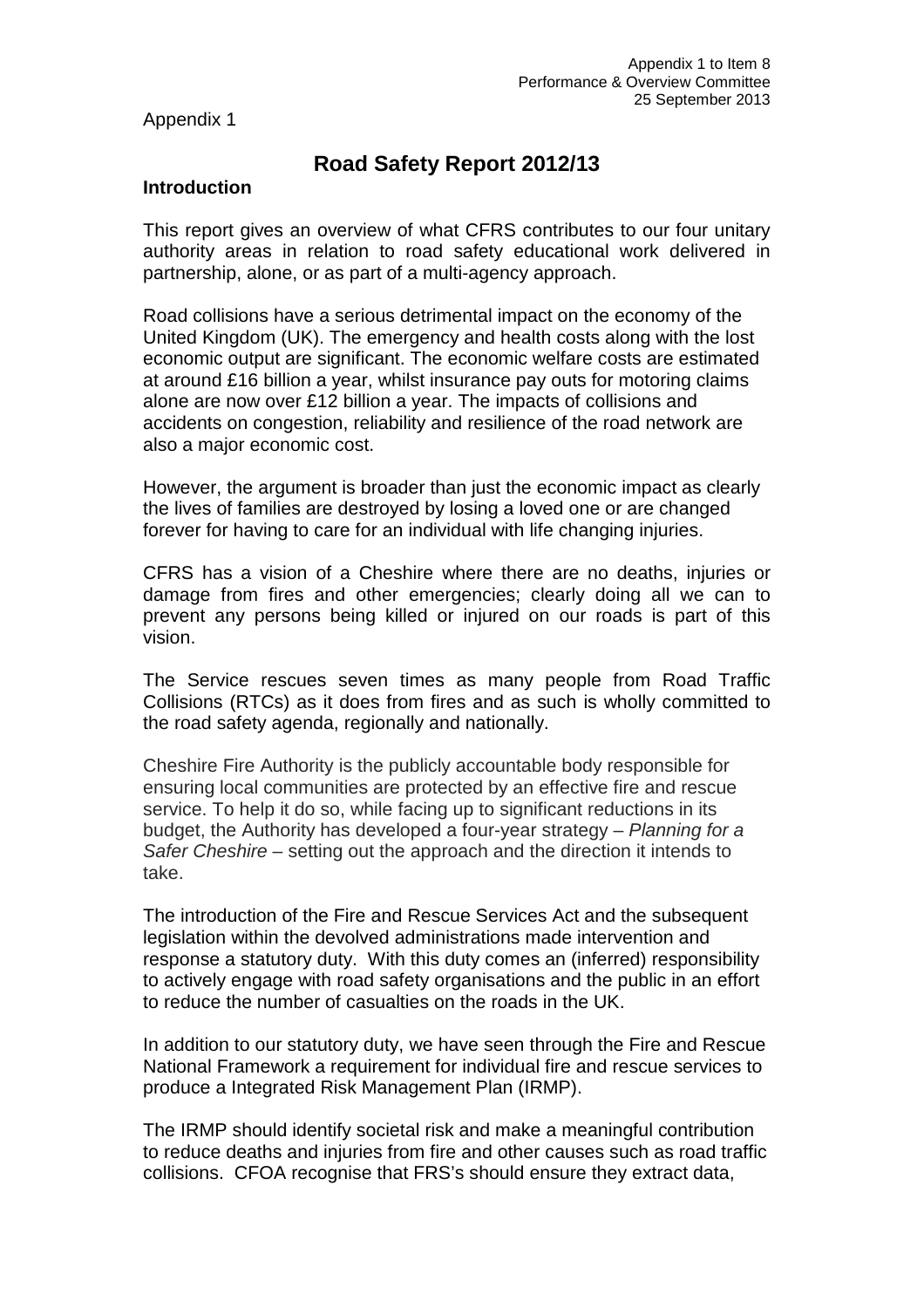evidence and future risk profiling information from many existing sources such as local transport plans and Government transport sites.

The following headline elements are the mainstream road safety activities which CFRS deliver.

# **1. Driver Engagement Days (DEDs)**

DEDs were delivered in partnership throughout the year 2012/13.

The Police observed traffic flow and stopped vehicles at their discretion. The Police stopped, checked and dealt with motorists for the following reasons:

- Speed
- Drivers using mobile phones
- Seatbelt offences
- Vehicle condition and safety check
- Child Safety: Safety Seats (Good Egg Guide)

During 2012/13 DEDs were delivered strategically, through risk-based and intelligence-led data in partnership between the two blue light services, linking both the CFRS Integrated Risk Management Plan (IRMP) and Cheshire Constabulary's Policing Plan 2012-2015.

The aims and objectives of each DED were to promote a safer driving culture, stop offending motorists and engage and educate members of the public for traffic offences as opposed to issuing fines and/or points being placed on their driving licences. This also increases public confidence as Police have a visible presence on the highway.

From the 1<sup>st</sup> May 2013 offences involving speed and use of mobile phones are reported by the Police using the *'Traffic Offence Referral'* form. This provides offenders the option of choosing to attend a National Driver Offender Retraining Scheme course (NDORS) as opposed to a fine, penalty points or attending Court.

#### **Targets for 2012/13 DED delivery:**

| <b>Cheshire West &amp; Chester:</b> | Target 27 | Actual 23              |
|-------------------------------------|-----------|------------------------|
| <b>Cheshire East:</b>               | Target 39 | Actual 36              |
| Halton:                             | Target 12 | Actual 11              |
| Warrington:                         | Target 20 | Actual 11 <sup>2</sup> |

# **2. Motorway Engagement Days (MEDs)**

<span id="page-3-0"></span> $2$  The reasons for the shortfall in all areas, was due to the police staffing commitments arising from the Queen's Diamond Jubilee and the Olympic Games.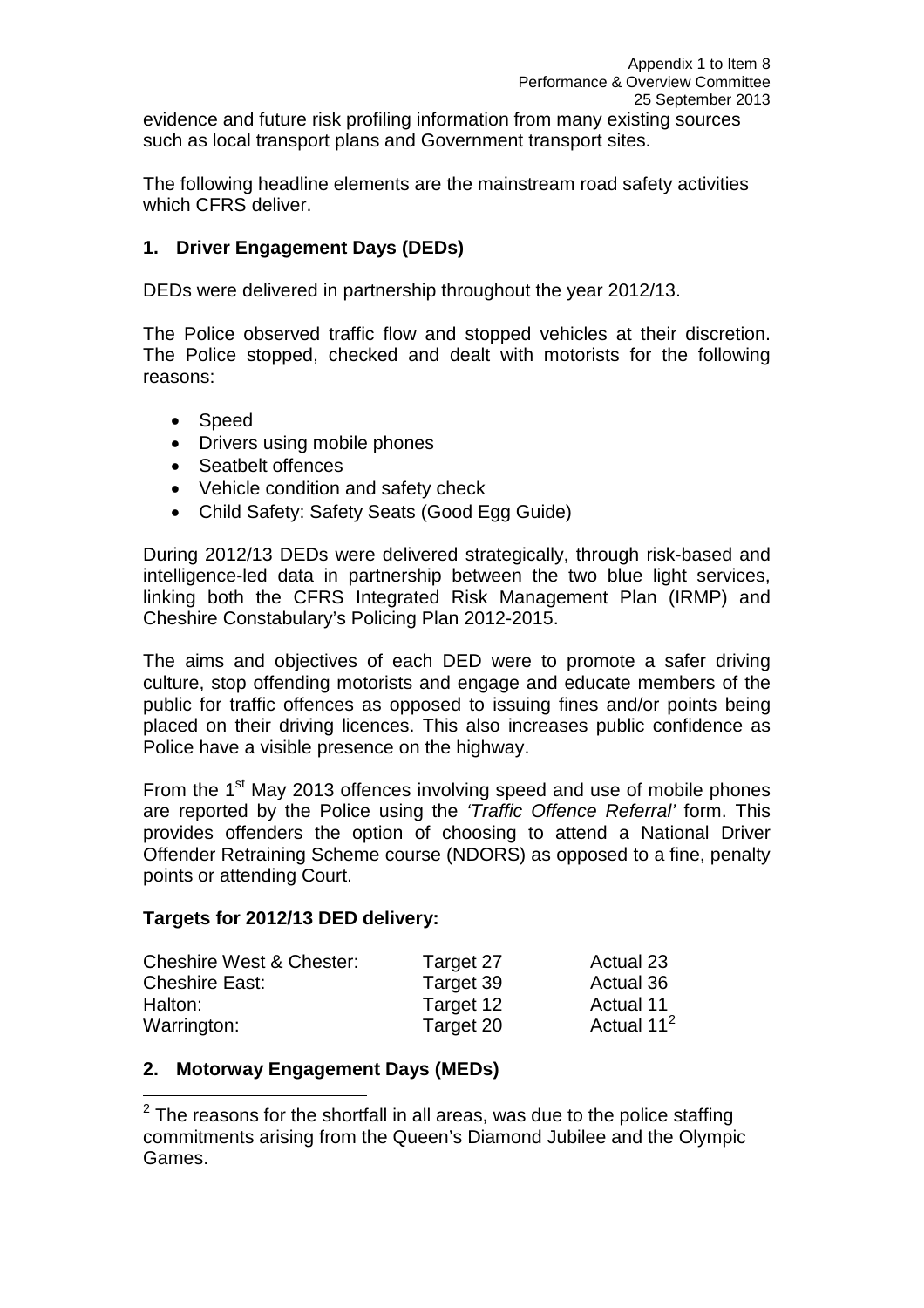CFRS has 212 miles of motorway running through the county and our main partner in this area of business is the Highways Agency (HA).

MEDs also involve partners form Cheshire Constabulary and each of the local authorities.

CFRS engages to raise road safety awareness by highlighting the dangers relating to the HA priorities of; maintenance of vehicles (breakdowns and fuel issues), close following (two second rule), tyre conditions and tiredness.

During these events CFRS targets a minimum of 100 one-to-one engagements; delivering the above road safety messages and completing the evaluation forms.

# **Targets for 2012/13 MED delivery: 24 events with 100, one- to-one engagements**

| <b>Cheshire West &amp; Chester:</b>           | Target 8 | Actual 6 <sup>3</sup> |
|-----------------------------------------------|----------|-----------------------|
| <b>Cheshire East:</b>                         | Target 8 | Actual 8              |
| Warrington:                                   | Target 8 | Actual 8              |
| Halton:                                       | N/a      | N/a                   |
| (no motorway services within the Halton area) |          |                       |

#### **3. Additional road safety activity**

This activity is designed to address local needs arising from data and intelligence received from either our local authorities or Cheshire Constabulary.

Engagement at each event targets a minimum of 50 people aligned to any of these target groups: vulnerable road users, children, pedestrians and cyclists.

**The target is to deliver a minimum of one event from each of our wholetime and day-crewed fire stations, delivering a minimum of 50 engagements per event aligned to any of the target groups.**

| <b>Cheshire West &amp; Chester:</b> | Target 12 | Actual $94$  |
|-------------------------------------|-----------|--------------|
| <b>Cheshire East:</b>               | Target 14 | Actual $8^4$ |
| Halton:                             | Target 8  | Actual 9     |

<span id="page-4-0"></span> $3$  The reasons for the shortfall, was again due to the police staffing commitments due to the Queen's Diamond Jubilee and the Olympic Games.

<span id="page-4-1"></span> $4$  The reasons for the shortfall, was due to the local station watches having limited time to programme road safety activity. This only occurred in CE & CWAC areas.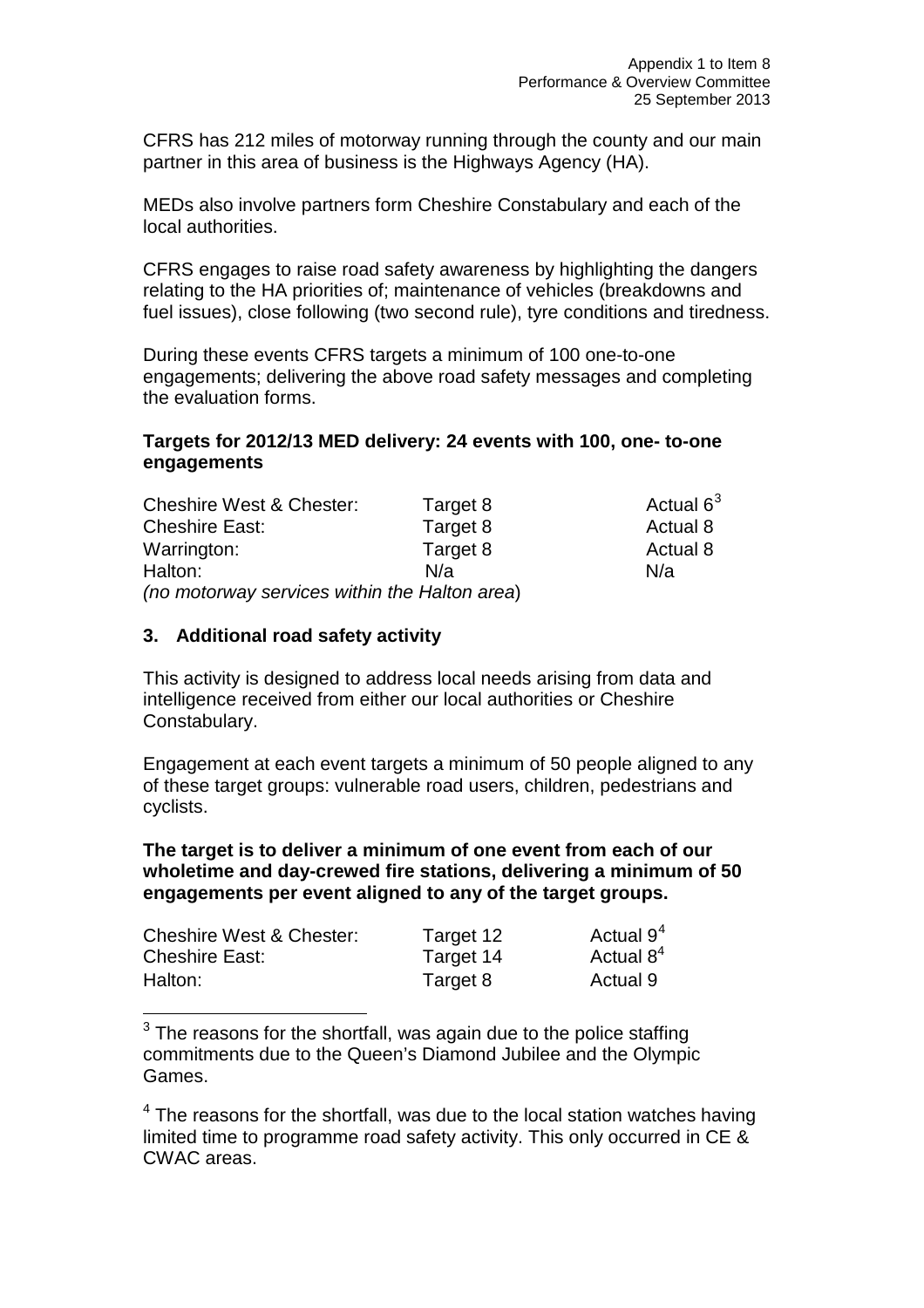# **4. CFOA National Road Safety Day**

As part of the Chief Fire Officers' Association (CFOA) Road Safety Day on July 6<sup>th</sup>, CFRS held 14 events throughout Cheshire, Halton and Warrington. Seven of these events were held on service stations on the three motorways that cover the area: Hapsford (M56), Lymm (J20 M6/M56), Knutsford north and southbound (J19 M6), Sandbach north and southbound (J17 M6) and Burtonwood (M62). In addition to these events, fire crews held events at other key venues within each of the four local authority areas.

To enhance the road safety message of, 'only a fool breaks the two second rule' partner agencies assisted the fire crews in engaging with 1,442 members of the public on a one-to-one basis at each location. Crews used leaflets depicting the 'two second rule' message and various promotional items (air fresheners and tyre pressure gauges) to engage in conversation with drivers.

Members of the public were invited to complete a simple questionnaire allowing them to express their opinions on the use of the 'two second rule'. During the day fire crews across Cheshire engaged with more than 1,400 people with 1,110 choosing to complete the forms.

#### **Target: 14 events delivered by each of the wholetime & day crewed fire stations - 100% success**

# **5. CFOA TyreSafe Winter Driving Event**

In support of CFOA's backing of the Tyresafe Winter Driving Campaign, CFRS held 14 events across Cheshire East, Cheshire West and Chester, Halton and Warrington. All were held at major supermarket car parks or other key venues within the Service's four local authority areas.

To enhance the road safety message of 'being prepared for winter', CFRS invited local company *'Tyres on the Drive.com'* and local authority road safety officers to assist our operational fire crews, alongside Community Safety Advocates.

This resulted in our staff engaging with over 1,000 motorists over the 14 events on a one-to-one basis whilst checking vehicles. Crews also used our new winter driving leaflet to give advice and information to members of the public.

Motorists were handed the specially designed winter driving leaflet and given advice with regard to tread depth, tyre pressure and explaining the need to check water and oil levels on a regular basis.

The fire crews responded positively in engaging with the public, using their individual experiences relating to tyres and road traffic collisions. Their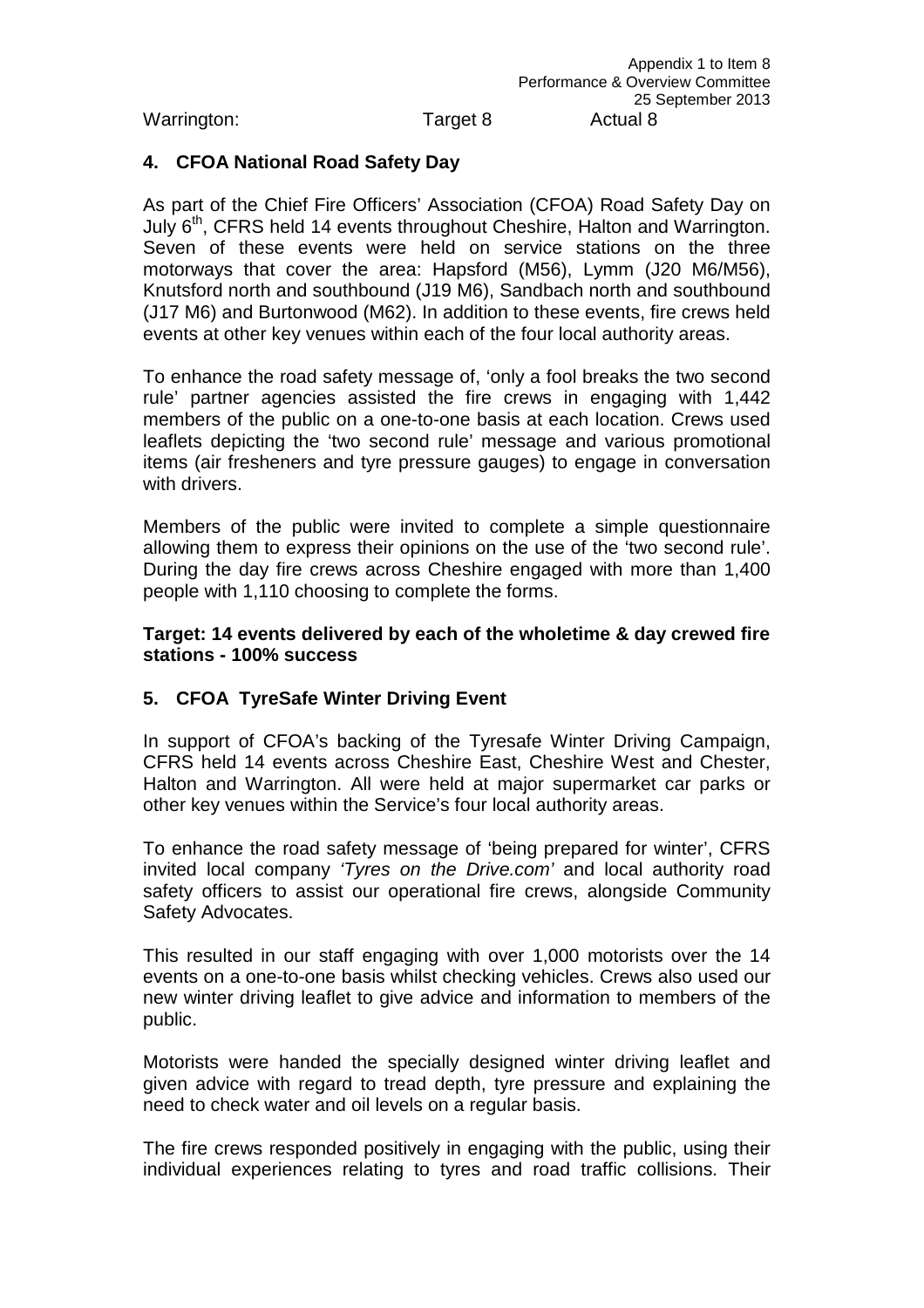professionalism in delivering these crucial safety messages really engaged the motorists and during each event fire crews checked lights, including fog lights and indicators.

A total of 282 vehicles were checked during the month-long campaign, with a further 840 motorists receiving advice and information. Some motorists explained they thought that the information and advice given was timely and relevant.

# **Target: 14 events delivered by each of the wholetime & day crewed fire stations: 100% success**

| <b>Cheshire West &amp; Chester:</b> | Target 4 | Actual 4 |
|-------------------------------------|----------|----------|
| <b>Cheshire East:</b>               | Target 4 | Actual 4 |
| Halton:                             | Target 3 | Actual 3 |
| Warrington:                         | Target 3 | Actual 3 |

# **6. Brake Road Safety Week**

2012 is the seventh occasion CFRS has promoted and supported the Brake Road Safety Week and this year events were aimed at highlighting the 'Brake' theme 'Slower speed – Happy people'.

Brake Road Safety Week  $(19<sup>th</sup> – 25<sup>th</sup>$  November) 42 watches took part in 43 events along with Community Safety staff and volunteers to promote this charity event. This is the highest activity the Service has undertaken over the seven years we have taken part.

Throughout the week staff engaged with over 4,000 people using Brake road safety literature and ice scrapers as a long term reminder of the themed intervention: "Slow Down whilst driving in and around schools and residential areas".

The Service Communications Department were influential during this busy week, getting many local papers to write articles in support of the campaign.

# **Target: 42 watch-led road safety events: 100% success**

| <b>Cheshire West &amp; Chester:</b> | 12                               |
|-------------------------------------|----------------------------------|
| <b>Cheshire East:</b>               | 15 (extra event delivered in CE) |
| Halton:                             |                                  |
| Warrington:                         |                                  |

# **7. ACPO (Police) Winter Drink Drive Campaign**

This year's Winter Drink Drive Campaign was run to support the Association of Chief Police Officers (ACPO) Drink Drive Campaign in conjunction with Cheshire Police and local Road Safety Officers.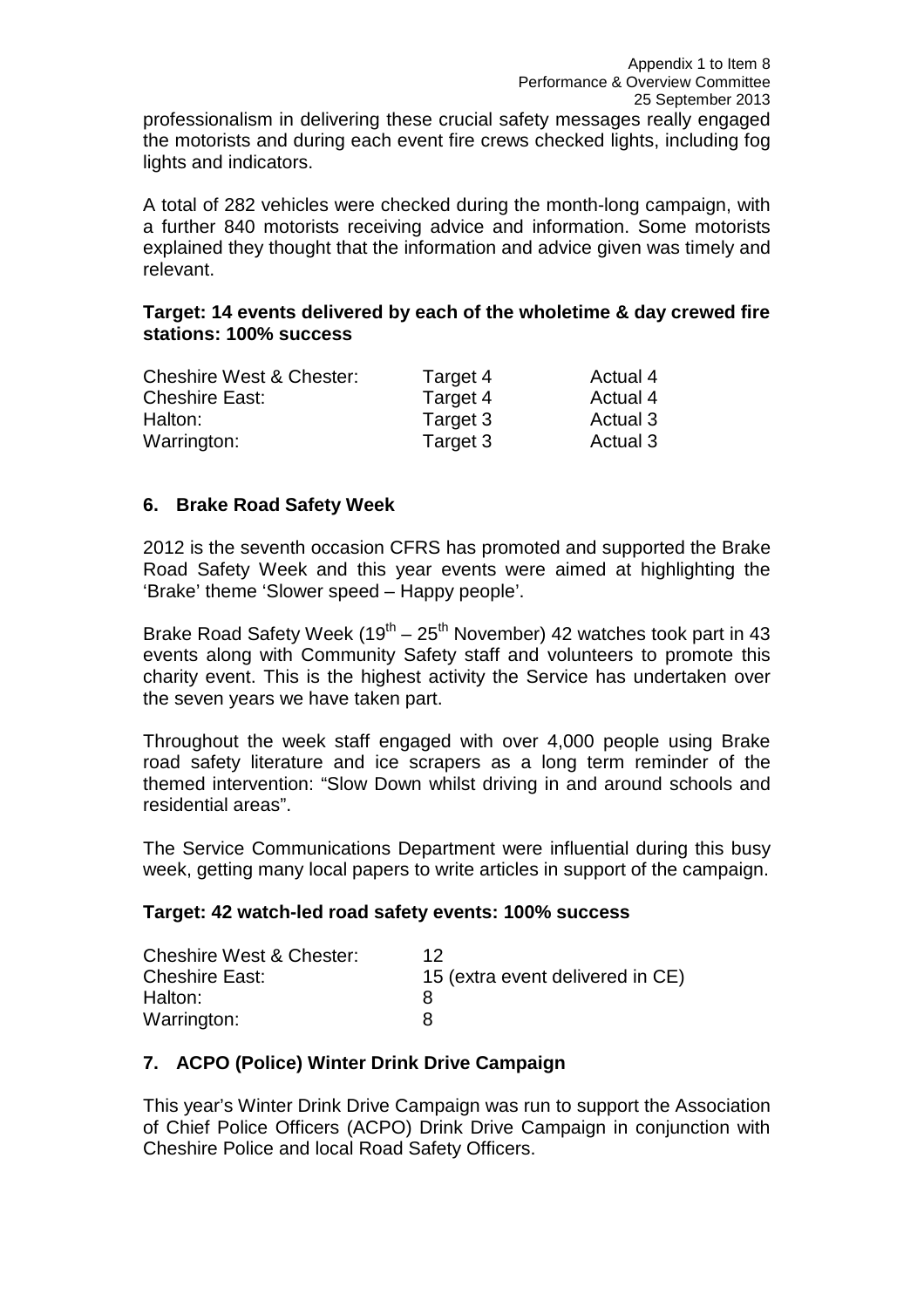Prior to the launch of this month long campaign the THINK! car was shown on the BBC Breakfast Show and on the BBC midday news, proving to be very useful as many people came to speak with ourselves during the month long campaign which showed the power of the vehicle was as an engagement tool.

A total number of 5,000 credit card sized cards were distributed on a oneto-one basis along with thousands of leaflets depicting the THINK! car.

Over the course of the month teams consisting of operational Firefighters, community safety staff, volunteers and colleagues from Cheshire Police and each of the local authorities spoke to approximately 6,000 people on a oneto-one basis. A further estimated 12,000 people saw the THINK! car, read the story boards or just saw the extent of the impact this vehicle took on that fatal evening.

*"The impact we achieved over the month shows, with the number of attendees, cards and leaflets handed out on an individual one to one basis, linked with our unique educational work, that Cheshire Fire & Rescue Service are at the forefront of saving lives and I thank all the staff who took part in this most important event"*

> Bill Livesley: Cheshire East Councillor and Fire Authority Member & champion for road safety for Cheshire Fire and Rescue Service

#### **Target: each whole-time and day-crewed fire station to deliver a road safety event: 100% successful**

| <b>Cheshire West &amp; Chester:</b> | Target 5 | Actual 5 |
|-------------------------------------|----------|----------|
| <b>Cheshire East:</b>               | Target 2 | Actual 2 |
| Halton:                             | Target 4 | Actual 4 |
| Warrington:                         | Target 3 | Actual 3 |

# **8. Commissioned Road Safety Activity in Cheshire East**

CFRS became the commissioned service provider for specified aspects of road safety within the local authority area of Cheshire East Council in April 2012.

CFRS deliver a structured KS2 road safety intervention to all 130 primary schools in the CE area. Using an upper estimate of 35 children per visit, this equates to a forecasted target audience of 4,620 KS2 pupils per annum.

CFRS also deliver a structured KS4 road safety intervention to all 21 secondary schools in the CE area. Using an upper estimate of 250 children per intervention, this equates to a forecasted target audience of 6250 KS4 pupils per annum.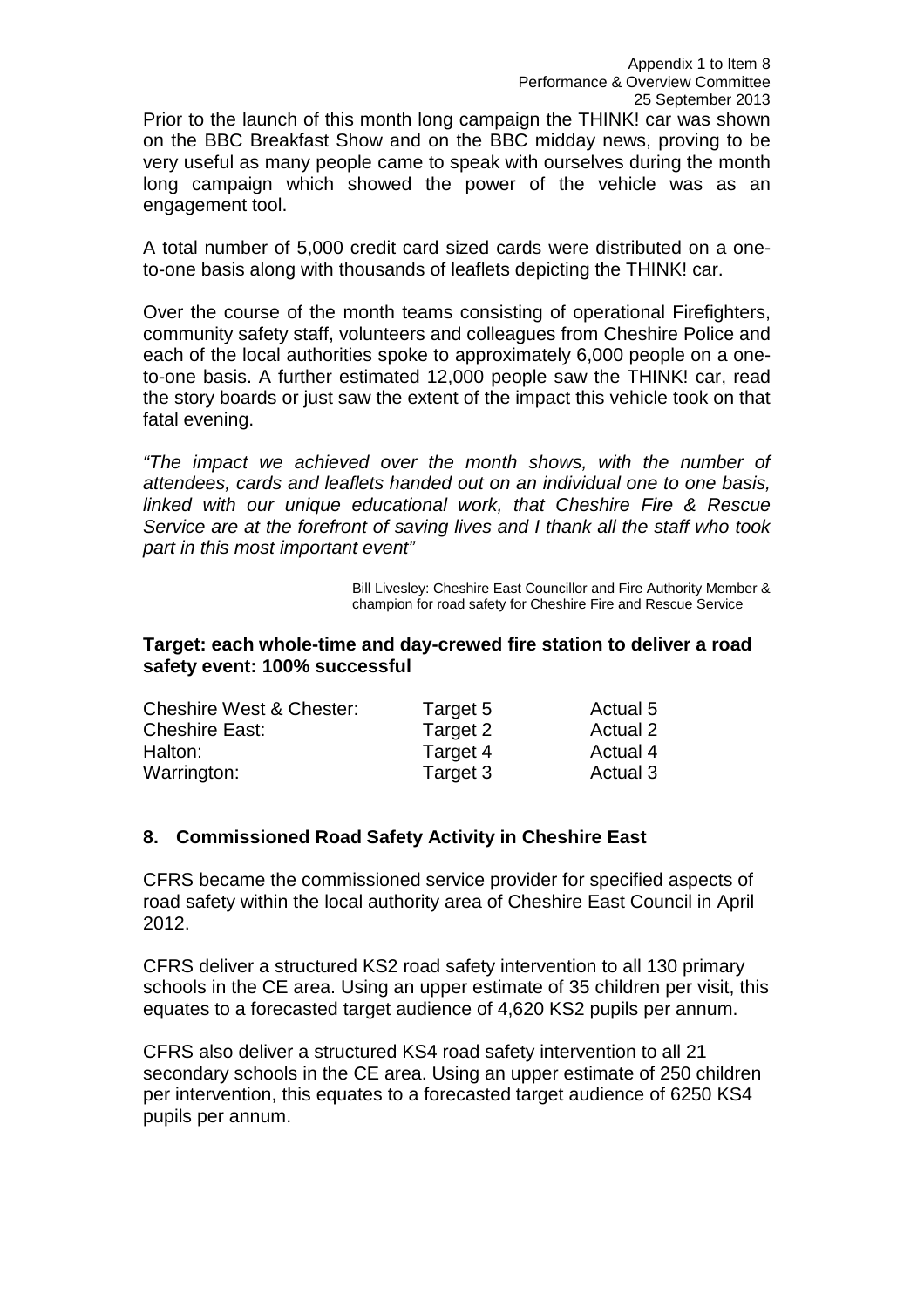CFRS delivered to all 130 KS2 schools giving a 100% success. CFRS delivered to 18 out of 21 KS4 schools, an 86% success.

#### **Overall, the delivery of the project was 98% successful.**

Evaluation of this activity will continue to be completed using the Royal Society for the Prevention of Accidents (RoSPA): E-Valu-It toolkit over the whole four years of the project. Feedback from the teachers from schools from both age groups (KS2 and 4) has been collated and is very positive. Appendix 2 provides further detail.

# **9. Drive Survive**

follows:

Drive Survive is a 'flagship' multi-award winning, multi-agency programme delivered primarily from CFRS HQ with optional 'outreach' delivery across all areas of Cheshire.

Drive Survive has been running for 13 years in Cheshire and has seen almost 18,000 young people attend the course. Drive Survive changes the attitudes and behaviours of young people as drivers, passengers and road users.

There are a number of full evaluation packages which have been conducted over the years which can be made available upon request.

Drive Survive is a short, intensive and stimulating event where young road users are exposed to and asked to discuss the risks associated with being a driver, rider, passenger or pedestrian.

The course is presented by operational members of Cheshire's emergency services.

Objectives of the Course are as follows:

- Drive Survive intends to play a significant part in reducing the amount of death and injury on our roads and promote safer, more responsible attitudes towards road use by young people.
- To raise awareness of the risks present whilst using the roads in various situations and to promote responsible behaviour in vehicles.
- To highlight what behaviours can affect themselves and others and the consequences of those behaviours.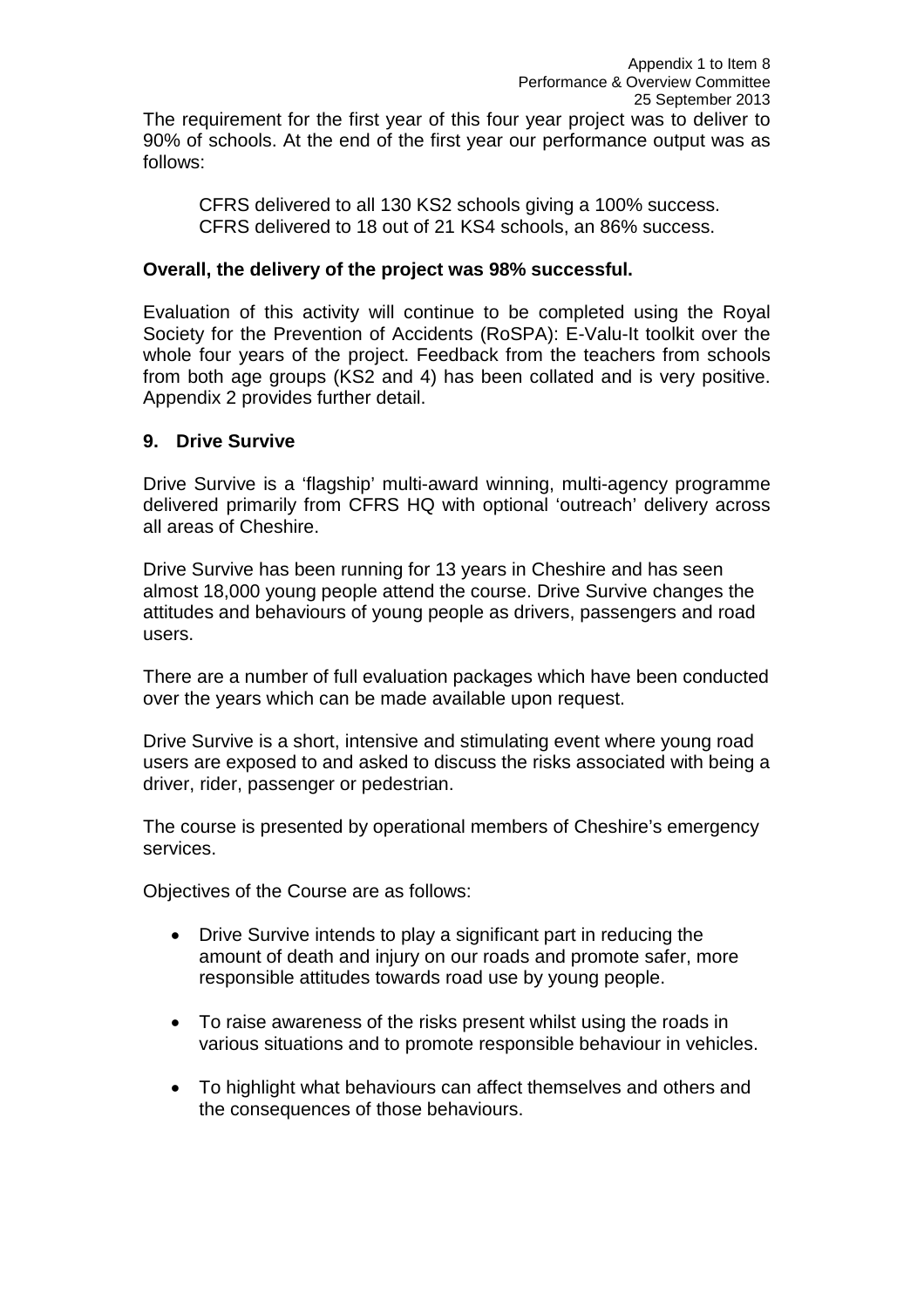- To give students the confidence to behave appropriately when pressured to do otherwise, and to challenge others when behaving inappropriately.
- To promote further training or instruction in an effort to help improve skills and knowledge.

#### **During 2012/13 Drive Survive delivered 28 courses with 18 internal courses and a further 10 external courses. 1,369 students attended.**

# **10. FireBike**

The FireBike is used to engage with motorcyclists and promote enhanced rider training aiming to reduce the number of motorcyclist killed & seriously injured on our roads.

The main function of the Firebike riders is to have a consistent motorcycle presence on the well known routes used by riders throughout Cheshire, engaging with them to discuss enhanced training opportunities.

Volunteers ride the motorcycle; all have been trained to the Institute of Advanced Motorcyclists (IAM) gold standard.

Rider Engagement Days (RED) consist of the Firebike rider taking it to known convergence areas and other events to engage with motorcyclists to ascertain their riding experience and knowledge.

Volunteer Firebike riders:

- Engage with riders with the intention of signposting them to enhanced riding courses.
- Discuss with riders what training they have completed and to what standard
- Explain the different training courses available and how to enrol on them.
- Firebike riders can also explain to riders about how the enhanced training has made them more confident and safer riders, and to share their rider skills
- Distribute information leaflets detailing enhanced riding courses
- Explain the importance of correct protective clothing

Firebike riders use time on RED's to ride in areas used by bikers to show a high profile presence, on the marked Firebike, encouraging other riders to travel to the same speed and standard.

Riders attend organised motorcycle events including Oulton Park and events held at major motorcycle dealers.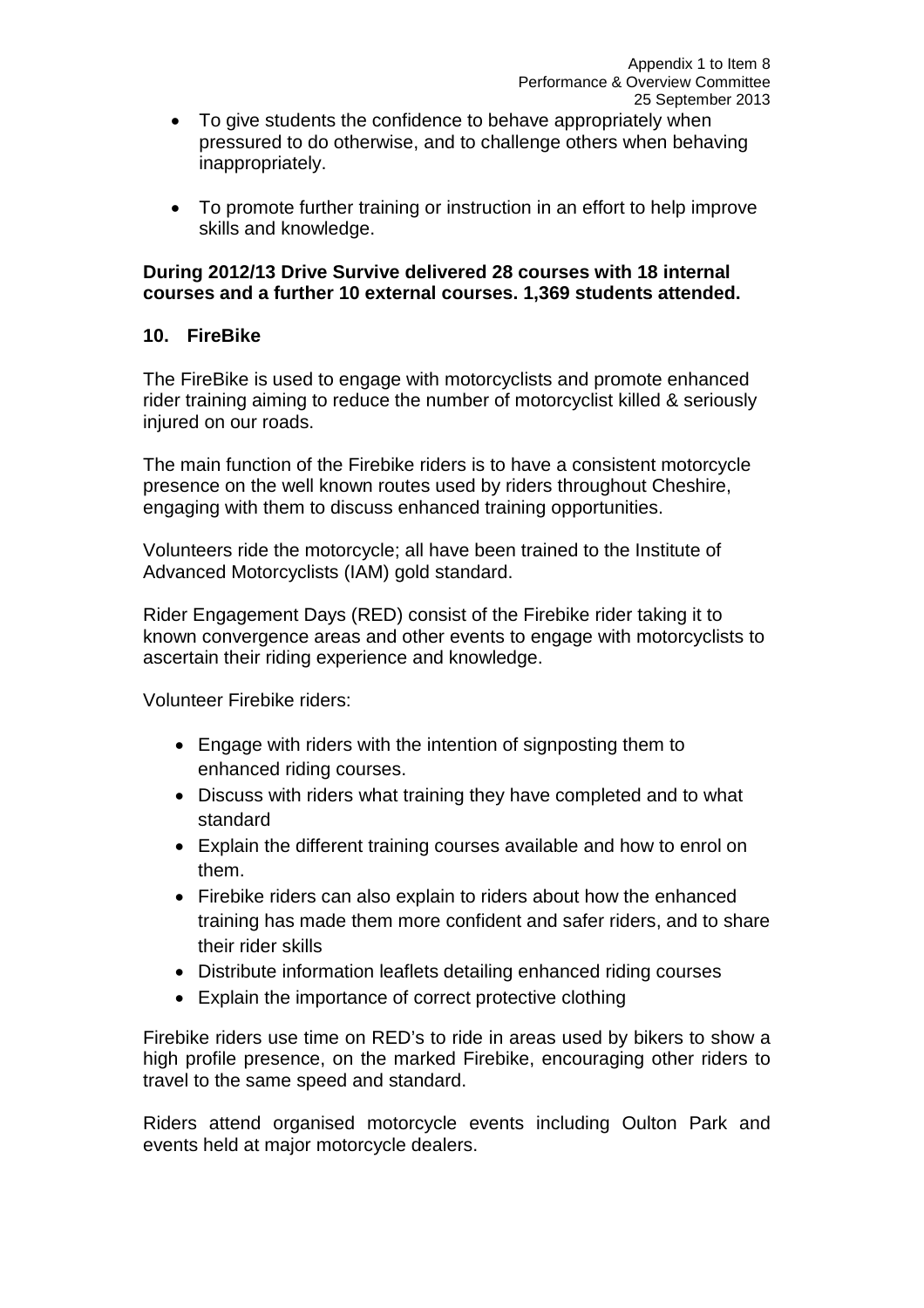Each rider has a target to attend a minimum 7 ride outs or events per year making a total of 49 times the bike will be out during the biker season of April to September.

During 2012/13 the Firebike was used 19 times. This relatively low outcome was due to only being three riders being available and poor weather preventing safe use of the bike.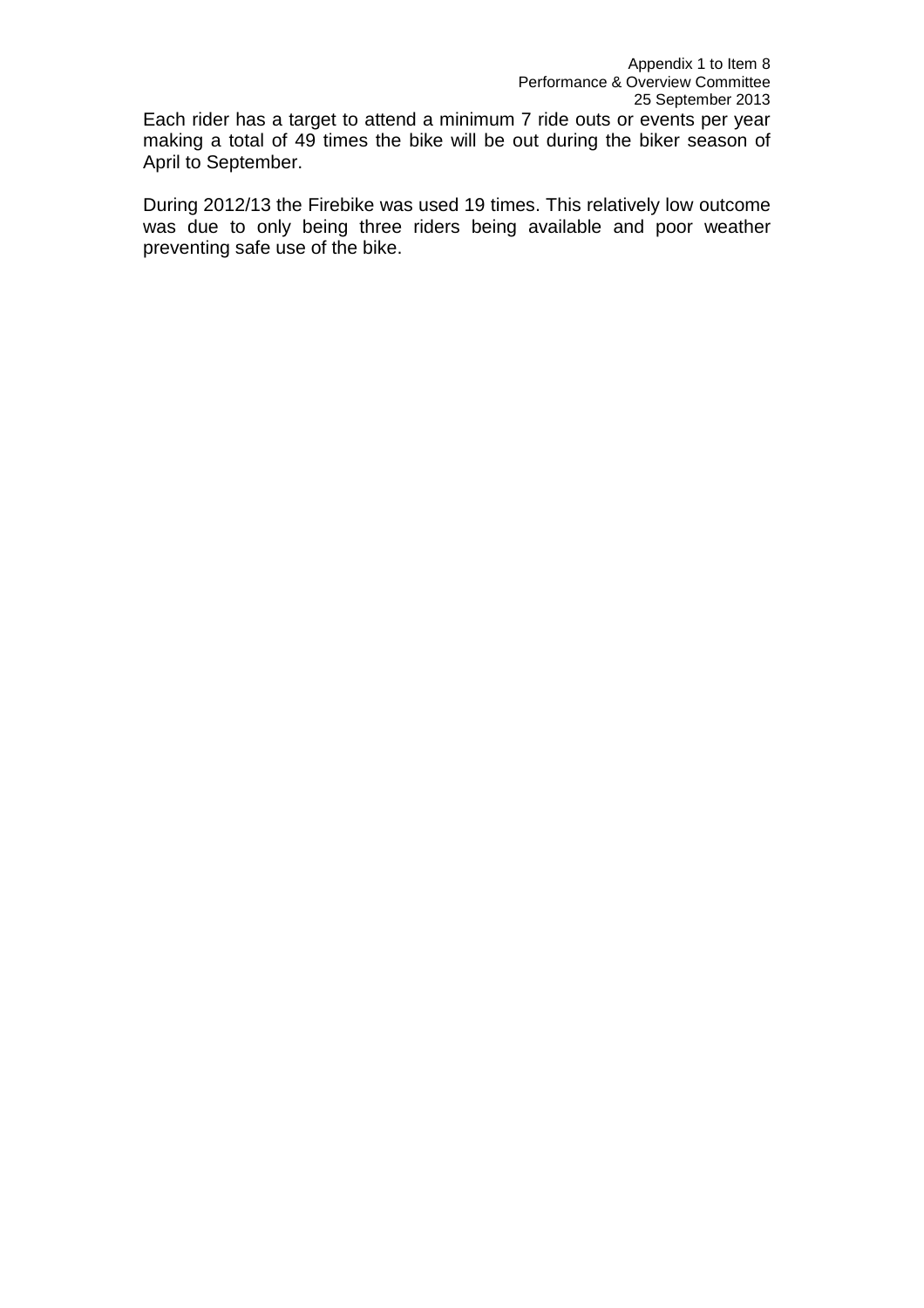# **APPENDIX 2**

# **Cheshire East Schools Road Safety Programme An evaluation summary for Year 1 (2012/13)**

# **Introduction**

Cheshire Fire and Rescue Service is keen to demonstrate the positive difference its prevention activities make, not least those we are commissioned by our partners to deliver. As such we put in place a number of mechanisms to evaluate the impact of key road safety messages on children and young people during 2012/13, the first year of a four-year contract with Cheshire East Council to provide road safety education to Key Stage 2 and Key Stage 4 pupils.

This paper summarises the results of the evaluation and makes outline recommendations for the refinement of the education programme moving forward.

#### **Methodology**

We have measured the success of the programme in three ways:

- **outputs** close monitoring of the number of visits to ensure we engaged as many primary and secondary schools as possible
- **outcomes** using the Royal Society for the Prevention of Accidents (RoSPA) E-Valu-It process to track pupils' attitudes to the main road hazards before and after our visits
- **additional feedback** recording comments and suggestions from teachers.

Although this combined information gives us a good indication of the effectiveness of the programme, conclusions about its impact on the number of people killed and injured on Cheshire East's roads should not be drawn. This would be a longer-term, more in-depth exercise, which could be considered at the end of the contract period when a clearer link between the programme and emerging trends might be possible to establish. It would require a more comprehensive evaluation by Cheshire East Council integrating all of their combined road safety activities with a broader and long term road traffic collision trend analysis.

#### **Outputs**

We are required to visit all primary and secondary schools on an annual basis and worked hard to achieve this target in 2012/13 by setting aside dedicated time to book visits. It is fair to say that primary schools were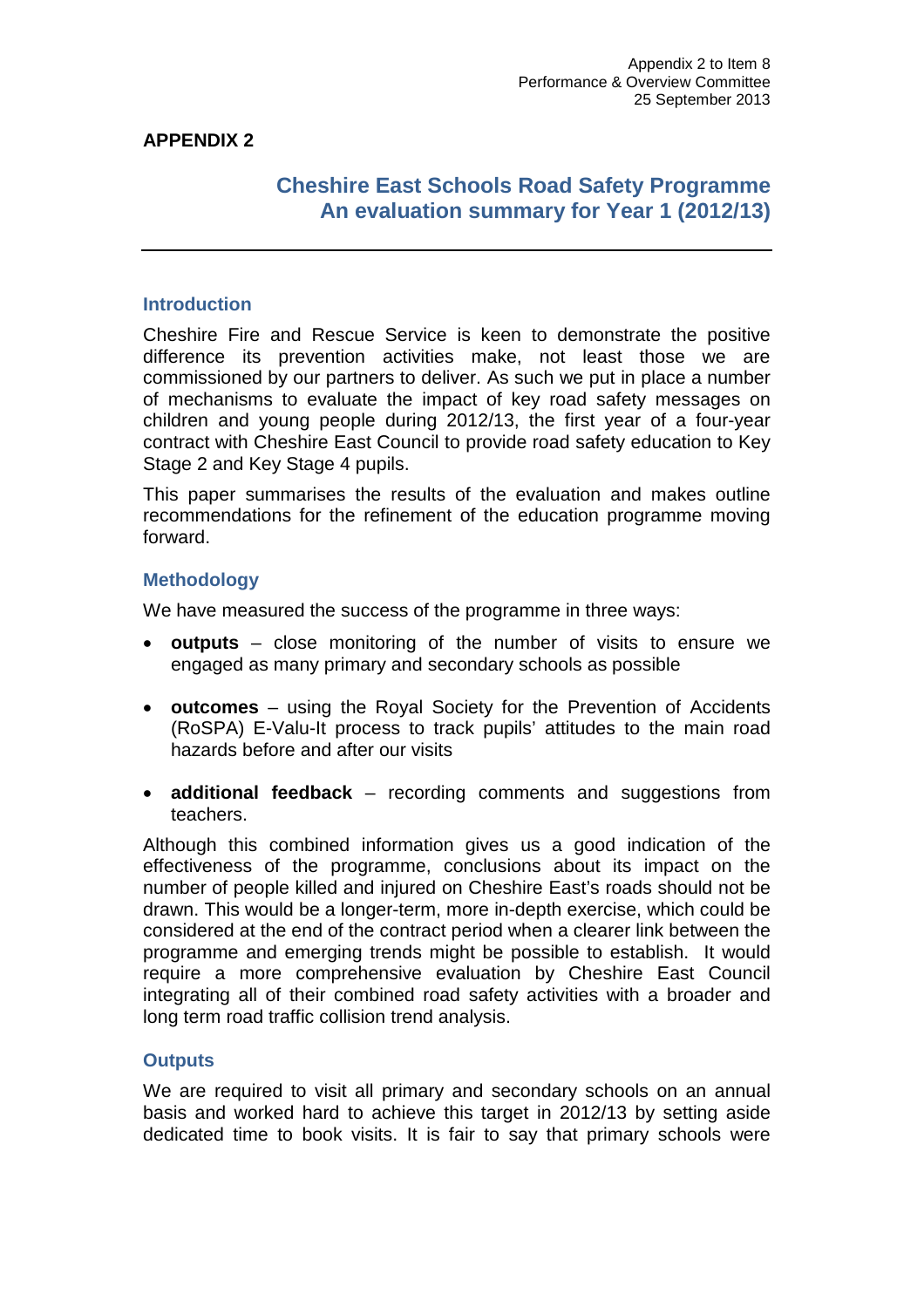much easier to engage and secure time with than secondary schools, as reflected in the figures below.

|                      | <b>Number</b><br><b>of</b><br>schools | <b>Number</b><br>visited | $\%$<br>performance |
|----------------------|---------------------------------------|--------------------------|---------------------|
| Primary<br>schools   | 130                                   | 130                      | 100%                |
| Secondary<br>schools | 21                                    | 18                       | 86%                 |
| <b>TOTAL</b>         | 151                                   | 148                      | 98%                 |

#### **Outcomes**

Pupils were asked about their attitudes to the hazards covered in the hourlong presentations.

| <b>Key Stage 2</b>                             | <b>Key Stage 4</b>                                          |
|------------------------------------------------|-------------------------------------------------------------|
| Use of safe crossing places                    | the<br><b>Driven</b><br>by someone<br>over<br>alcohol limit |
| before<br>look and listen<br>Stop,<br>crossing | Driven by someone who has taken<br>drugs                    |
| Following the safest routes to<br>school       | Wearing a seatbelt                                          |
| Wearing brightly coloured clothes              | Encouraging others to wear a<br>seatbelt                    |
| Wearing a seatbelt                             | Not paying attention when crossing<br>the road              |
| Sitting on a booster seat                      | Wearing a helmet when cycling                               |
| Not distracting the driver                     |                                                             |
| Wearing a helmet when cycling                  |                                                             |

A **treatment group** of schools, who consented to take part in the evaluation, received their questionnaires a week before their visit and pupils were instructed to complete them independently. The same questions were asked again a calendar month after the visit.

A **control group** of consenting schools received their 'before' and 'after' questionnaires at exactly the same times as the treatment group. However, they were not visited during the five-week interim period – their pupils received the presentations later in the year.

To make the test as fair as possible, the groups comprised equal numbers of primary and secondary schools in rural locations, small towns and more urban areas to reflect differing road hazards. We also took care to ensure the comparison counted only responses from pupils able to complete both the 'before' and 'after' questionnaires. This meant we just managed to achieve our target sample size of around 100 pupils from each key stage in each group.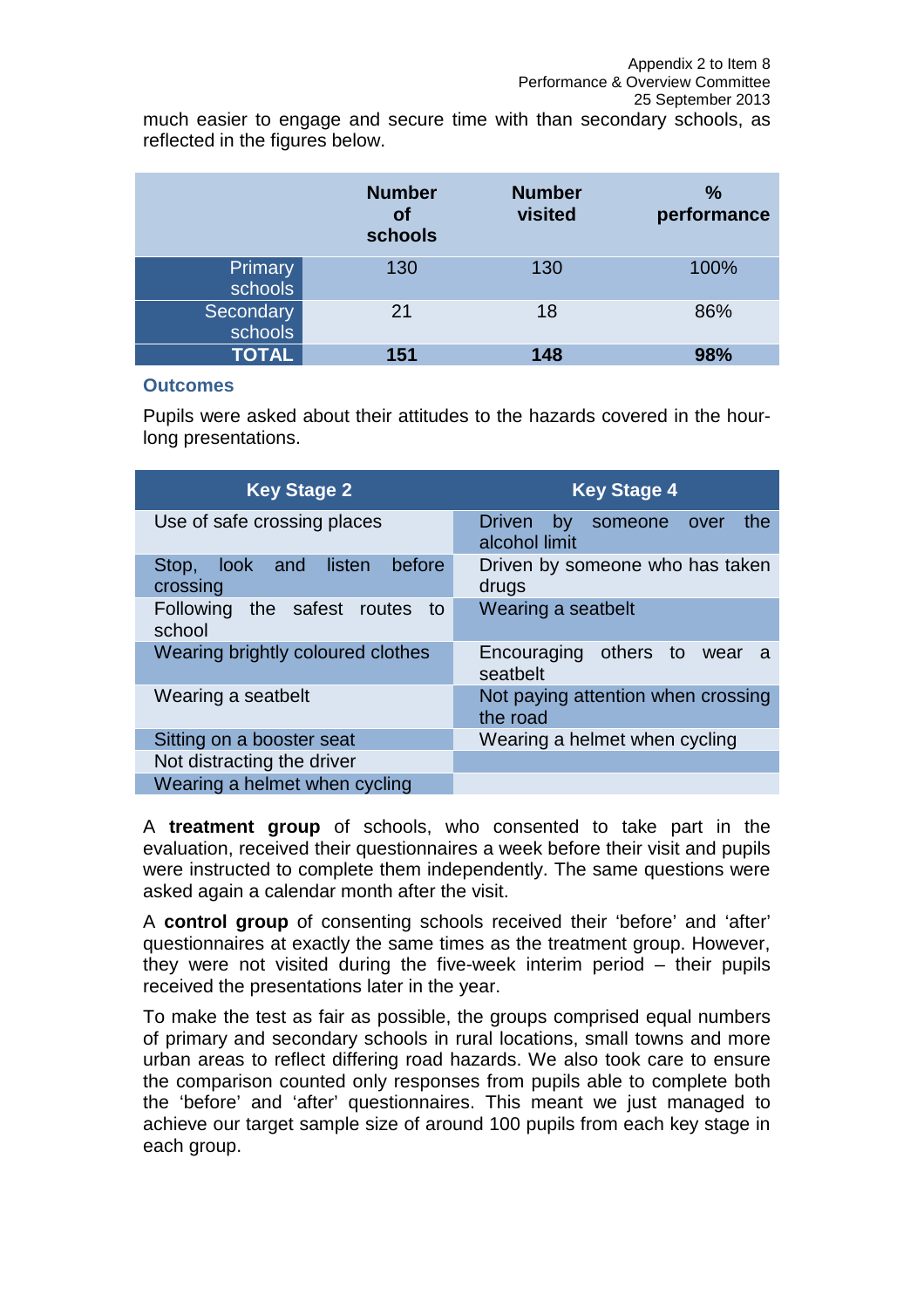The following graph shows the percentage of treatment and control pupils at Key Stage 2 who answered questions as we would want them to. **There was an 11% improvement in positive answers in the treatment group following our visit, compared to a 1.4% reduction in the control group during the same period.** The vertical black lines show potential margin of error.

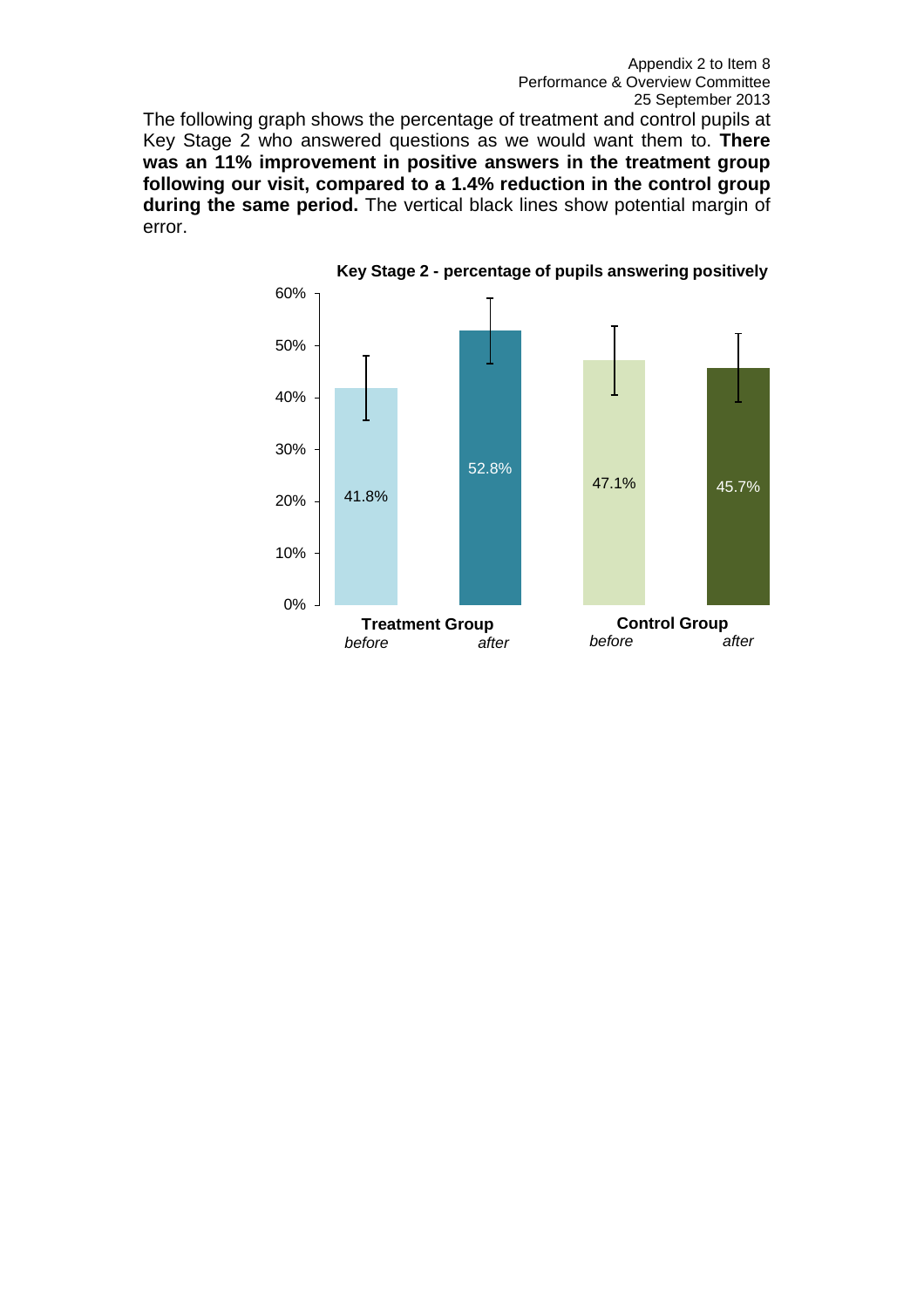This graph illustrates the percentage of pupils in the Key Stage 4 treatment and control groups who answered positively. **There was a 5.8% improvement in positive answers in the treatment group following our visit, compared to a 0.9% increase in the control group during the same period of time.** 



# **Additional feedback**

We devised a simple feedback form to enable teachers to share their views on the content, delivery and duration of our presentations. A total of 34 responses were received from 32 primary schools and 11 responses were received from six secondary schools.

Although a small number made constructive suggestions about making the sessions even more interactive, 100% of the responses received were overwhelmingly positive.

Here is a selection of comments made by **Key Stage 2** teachers: